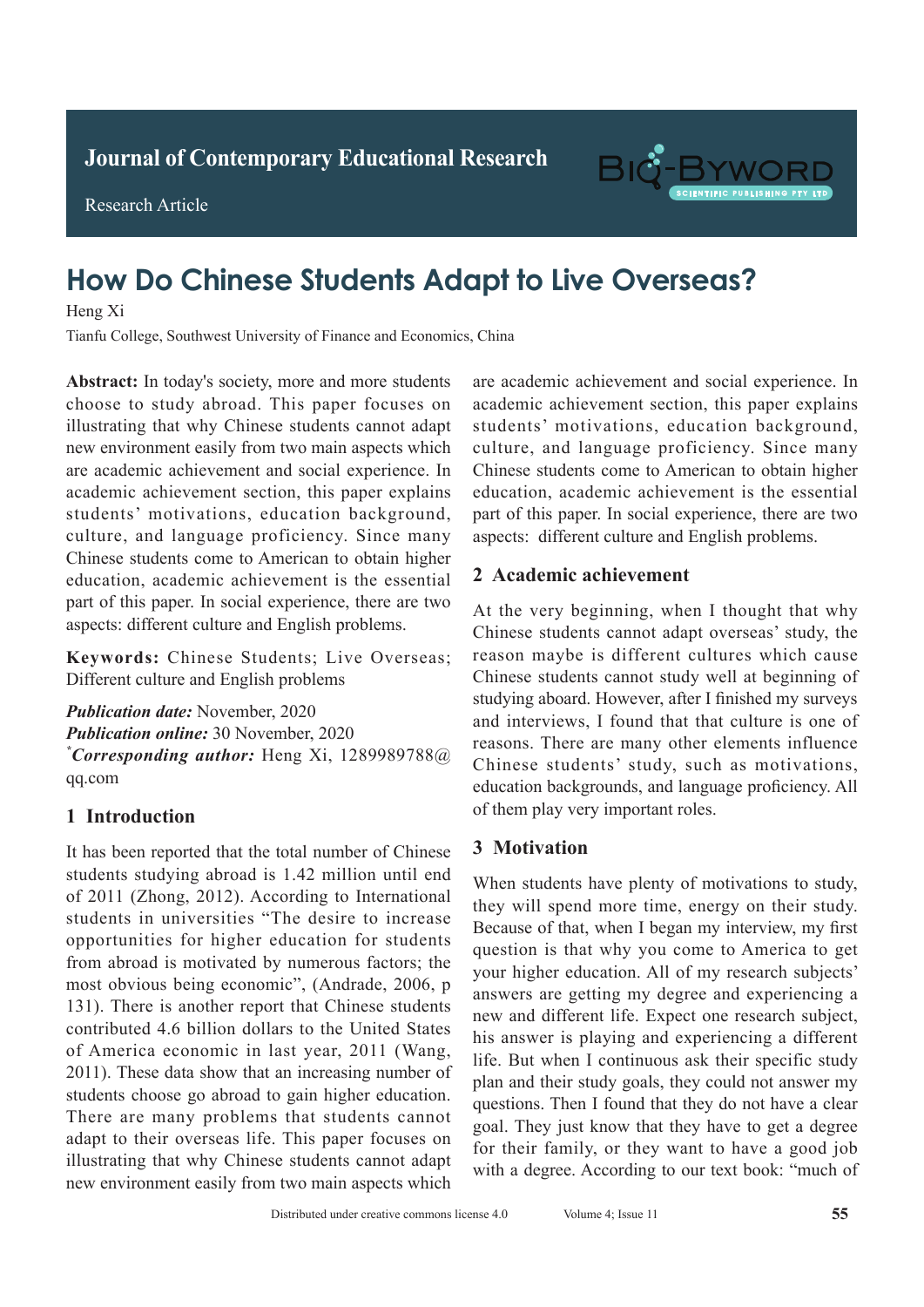human behaviors is directed toward particular goals," (Ormrod, 2001, P379). From interviews, almost ninety percent of research subjects have performance goals. Although they go to library to study, many of them just finish their assignments from professors. After Chinese students finished assignments, they do not study any more about their academic knowledge. Assignments are everything for Chinese students, because Chinese education background which I will illustrate in this paper.

There is another question that I ask my research subjects. What are your purpose in your academic achievements? The research subjects' answers are striking similar, which are getting my degree and practicing my English. From interview, Chinese students do have goals when they study, but their goals not for themselves, but for their families or for a job. This is the reason that Chinese students do not have motivations on their academic achievements. Their majors are not their interest which is very crucial for students' studying. Why do they choose their major? Because their family's choose it for them, or this major can help them find a good, and gain higher salary job. When I mentioned about their interests, all of research subjects said that there is another story. If students have performance goals, instead of mastery goals. According to Ormrod (2001), there are so many differences between performance goals and mastery goals. For instance, performance goals prefer to "exhibit less self-regulation", "evaluate their own performance in terms of how they compare with others", "are often quite anxious about tests and other assessments", and etc. (p 381). In survey, there is a question about when students communicate with their professors, what is their topic normally. All of Chinese students choose assignments. They care about their scores, tests, and assessments, because they need to have good scores for their families. Chinese students' study is not for themselves, not for their interests, but for external elements. Without interests, and motivations, students cannot study well.

In order to obtain successful academic achievement, the first step does not enhance their language, or obtain academic knowledge, students should find the reason why they study. According to the metacognition, students should think and ask themselves questions: What do they want to learn? What do they want to be? All of questions are so important for a student. Only do students know the

goals of learning, they will have enough motivation to study. Then studying can be effectively and successfully. As educators, we do not only teach their knowledge, but also we should help students to find their motivations and interests. We also need to make students to realize that study is for themselves, not for other people or their family.

# **4 Education Background**

Education background influences Chinese students. In survey, there is a question about education background. How much do you think your education background influences your study in America? Eight Chinese students choose the answer, influences me a lot. Two Chinese students choose the answer, some. In the interviews, I ask some of students that why do they think education background influences you a lot? They told me that their study habits and time management do not suit for American study style. According to the article, Academic success and the international student: Research and Recommendations, there is a section about planning students' study and recreation time, (Able, 2002, p14). "Bolstering Carroll's model are findings by Moore (1994) of positive association between time management practices and academic success," (Abel, 2002, p 15). So time management do play a very significant role in academic success. The author, Able, also gives some suggestions about how to manage time, for example: "have specific goals set for your study time and allot more than enough time to accomplish those goals," (2002, p 15). In order to obtain academic success, Chinese students need to learn how to manage their time by themselves.

For Chinese students, managing their time is not only one difficulty for their study, but also changing their thinking way. Students who get higher education are at least eighty years old people. They were influenced in a long time by Chinese educational way. If they want to change their thinking ways, students need spend a long time on it. For example, Chinese students do not like to participate in class. The one reason is that they are afraid of punishment, as students who give a wrong answer are punished by their teachers in some schools in China. To adapt to this relatively free and open learning environment for Chinese students, they still have a long way.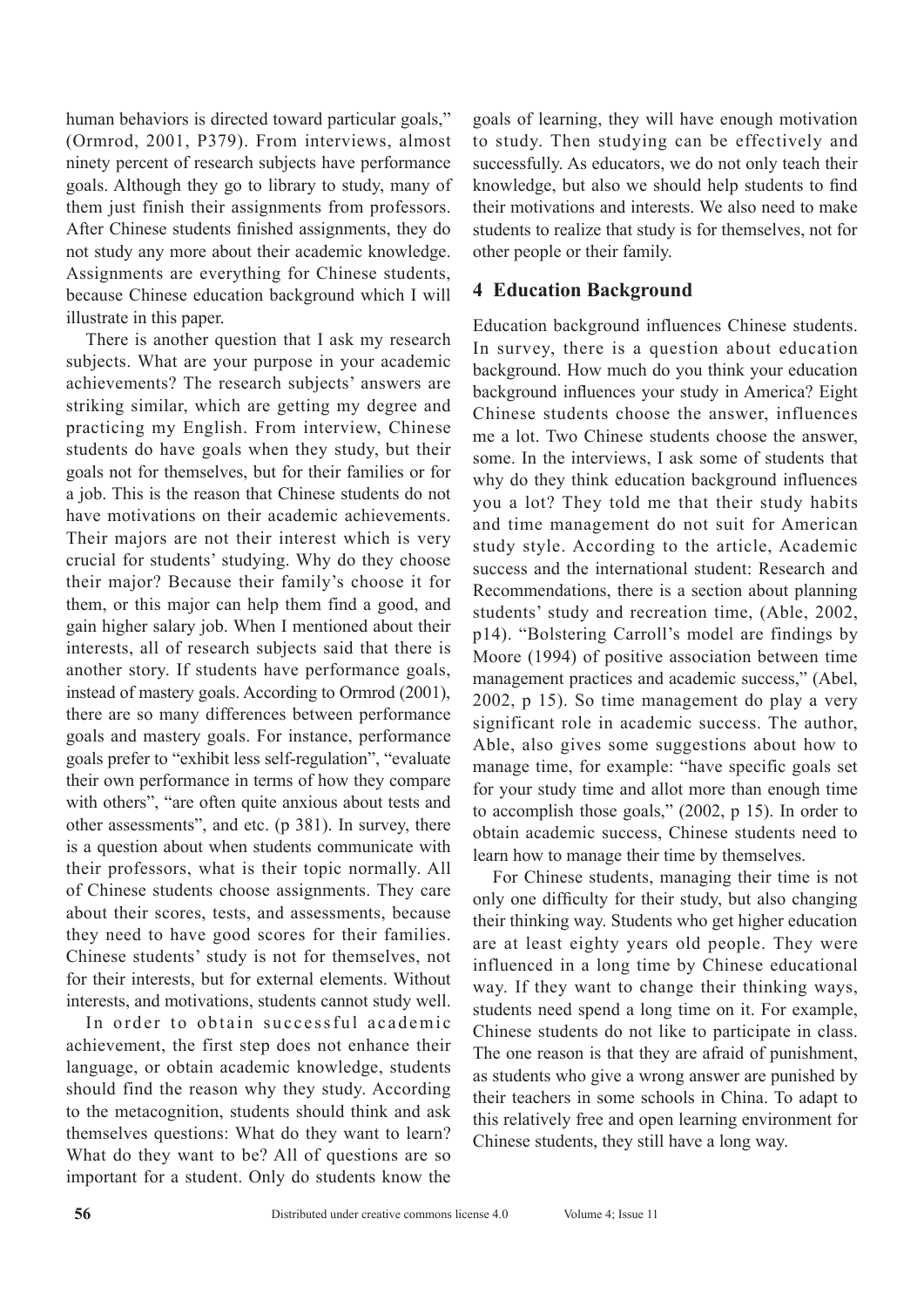# **5 Culture**

According to the article, International Students in English-Speaking University, some researchers cite that the reason for lack of participation is not language, but culture, (Andrade, 2006). As an international student, culture absolutely is a big problem. In surveys, those questions focuses on the situation that how Chinese students communicate with their professors. Many researcher subjects do not like to communicate with professors. The main reason is that they feel afraid of their professors, because, in China, professors are always serious and strict. It makes Chinese students feel that communicating with professors is difficult. They would better ask their classmates rather than their professors. In surveys, the first question is: "When you have academic problems, who do you think is easier to communicate with?" All of research subjects chose A Classmates. Though when Chinese students meet problems on their academic field, they are not willing to ask their professors which is the best way to deal with their problems. Chinese students also do not like participating in class, as they afraid of losing face when they give wrong answers. The idea of saving face is deeply rooted in Asian culture. This is one aspect of cultural problem, and a main problem which can influence Chinese students' academic achievement.

Every Chinese students has their own cultural identity. According to Wlodkowski, the individual has their own socialization, such as race & ethnicity, class, gender, region, religion, and family. Depending on characteristics of Chinese people, the family constitutes an important factor which influence them a lot. Chinese people are affected by the golden mean. The golden mean teaches people that when they cope with problems, they do not want to be the outstanding one, or the worse one. They would like to be in the middle. So people like to keep silent, even though they know how to deal with problems. They want to hear other people' s idea first. On the one hand, Chinese students are shy, and they are fair about that if they give a wrong answer, they left a bad impression to their professors. On the other hand, the golden mean influences Chinese students.

# **6 Language proficiency**

According to International students in English-

speaking universities, there are many factors which can affect international student's achievement. One of the main difficulties is English proficiency. Because of that, students participate less, therefore it makes comprehension and communication more difficult, (Andrade, 2006). Chinese students treat language as the most difficult problem which they cannot conquer easily for a long time. In survey, there is a research subject who has been in America for three years. Since he comes USF (University of South Florida) three years, his English is supposed to have a big reward. Unfortunately, his English does not have much progress. Not surprisingly, Chinese students do not have an English environment, although they are in America. They like to stay with Chinese people and speak Chinese. They do not practice their English actively. Chinese students speak English when they have to speak. As educators, we know the truth that practice makes perfect. There is another question in survey. What is the major problem affecting students' communication with professors? All of my research subjects' answer is language. But when I ask them that can you evaluate that how much time do you speak English a day. The answer is "not more than ten percent per day". If they do not try to practice their English, this problem cannot be solved. In order to enhance English proficiency, students have to speak, read, and write. That is the only way they can do.

## **7 Social experience**

Chinese students also feel the most difficult part is building a social network. According to Preparing international students for a successful social experience in higher education, students experience loneliness and unfamiliarity with American customs and values (Lucina, 2002). Why do Chinese students not easily become a part of the American social fabric? Two elements are affecting Chinese students, which are English problems and different culture.

# **8 English**

In America, native speakers do not have the patience to listen to a foreigner whose English is not good. Americans also do not want to practice English with foreigners. When Chinese students want to build their social network or try to be a part of the American social fabric, it is a impassible mission without a good English ability. This is a very awkward